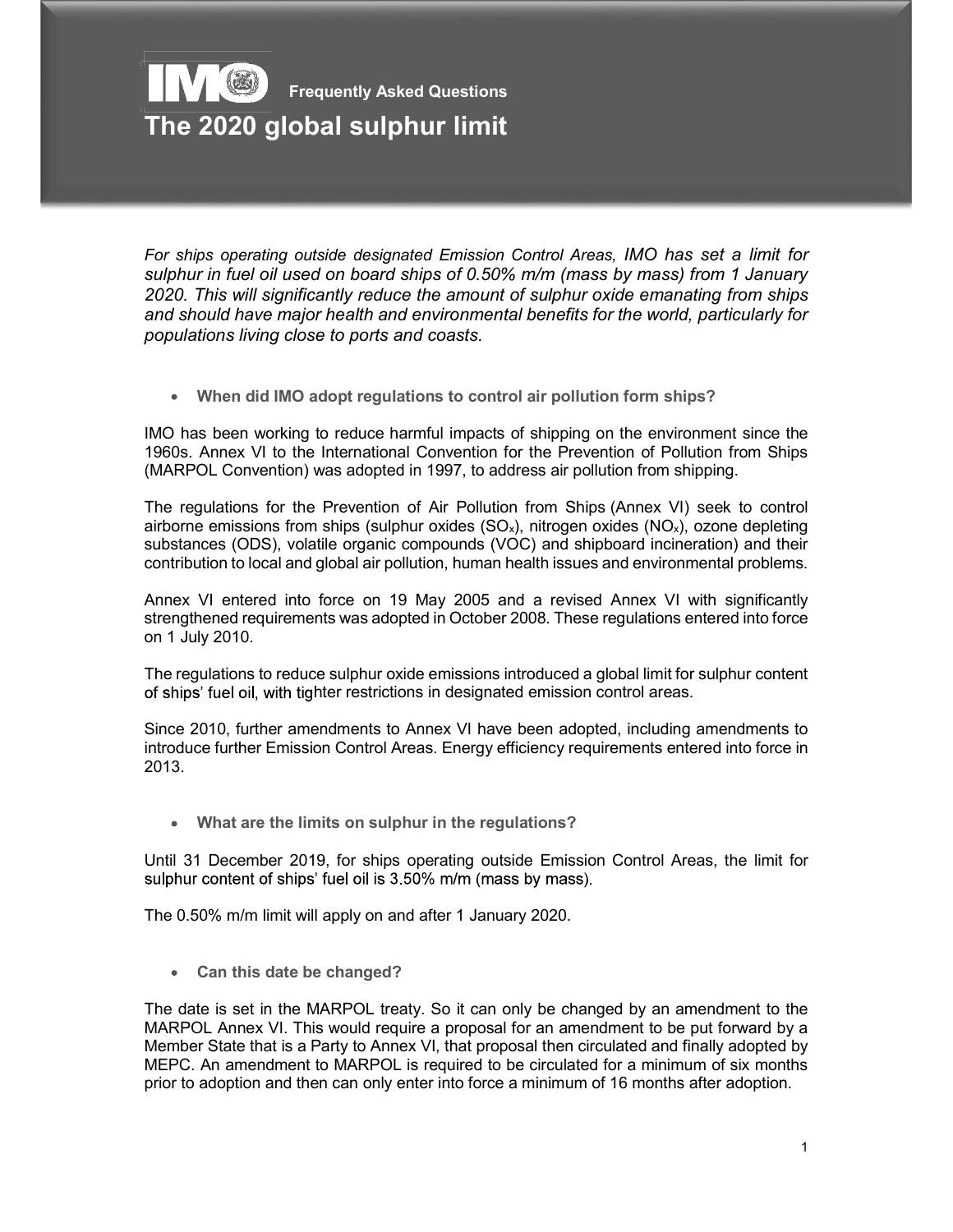Given that Parties to MARPOL Annex VI decided in October 2016 to implement the 2020 date, it is not anticipated that such a proposal would be forthcoming.

• So can there be a delay in implementation?

No, legally, there can be no change in the 1 January 2020 implementation date, as it is too late now to amend the date and for any revised date to enter into force before 1 January 2020.

However, IMO Member States will work in the relevant IMO technical bodies to address any issues that might arise with regards to ensuring consistent implementation.

When was the date of 1 January 2020 decided?

The date of 1 January 2020 was set in the regulations adopted in 2008. However, a provision was adopted, requiring IMO to review the availability of low sulphur fuel oil for use by ships, to help Member States determine whether the new lower global cap on sulphur emissions from international shipping shall come into effect on 1 January 2020 or be deferred until 1 January 2025. The "Assessment of fuel oil availability" study can be downloaded here.

IMO's Marine Environment Protection Committee (MEPC 70), in October 2016, decided that the 0.50% limit shall apply from 1 January 2020.

What will the new limit mean for ships?

Under the new sulphur limit, ships will have to use fuel oil on board with a sulphur content of no more than 0.50% m/m, against the current limit of 3.50%, which has been in effect since 1 January 2012.

The interpretation of "fuel oil used on board" includes use in main and auxiliary engines and boilers.

Exemptions are provided for situations involving the safety of the ship or saving life at sea, or if a ship or its equipment is damaged.

Another exemption allows for a ship to conduct trials for the development of ship emission reduction and control technologies and engine design programmes. This would require a special permit from the Administration(s) (flag State(s)).

• How can ships meet lower sulphur emission standards?

Ships can meet the requirement by using low-sulphur compliant fuel oil.

An increasing number of ships are also using gas as a fuel as when ignited it leads to negligible sulphur oxide emissions. This has been recognised in the development by IMO of the International Code for Ships using Gases and other Low Flashpoint Fuels (the IGF Code), which was adopted in 2015. Another alternative fuel is methanol which is being used on some short sea services.

Ships may also meet the SOx emission requirements by using approved equivalent methods, such as exhaust gas cleaning systems or "scrubbers", which "clean" the emissions before they are released into the atmosphere. In this case, the equivalent arrangement must be approved by the ship's Administration (the flag State).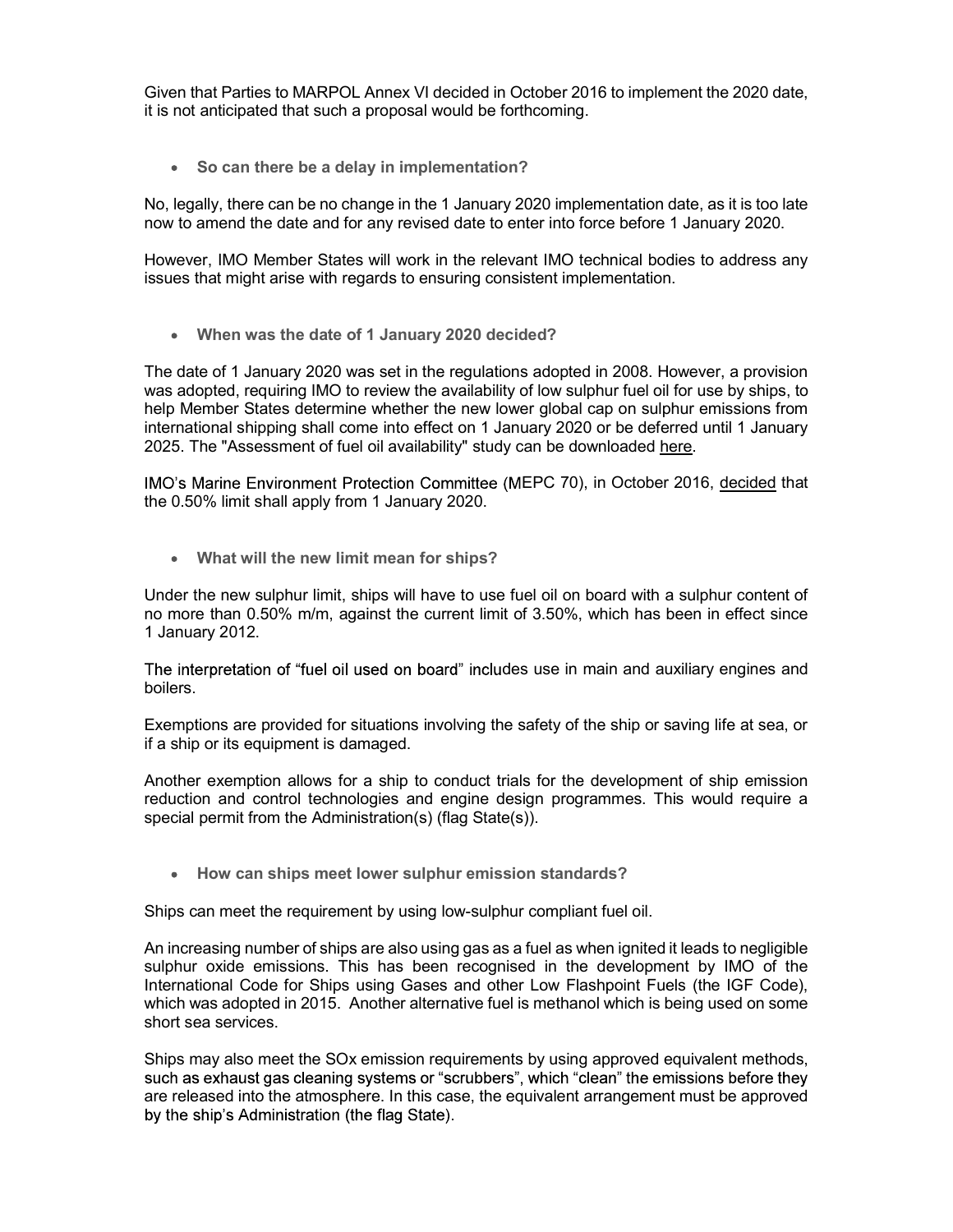What controls will there be once the new global cap takes effect?

Ships taking on fuel oil for use on board must obtain a bunker delivery note, which states the sulphur content of the fuel oil supplied. Samples may be taken for verification.

Ships must be issued with an International Air Pollution Prevention (IAPP) Certificate by their Flag State. This certificate includes a section stating that the ship uses fuel oil with a sulphur content that does not exceed the applicable limit value as documented by bunker delivery notes or uses an approved equivalent arrangement.

Port and coastal States can use port State control to verify that the ship is compliant. They could also use surveillance, for example air surveillance to assess smoke plumes, and other techniques to identify potential violations.

What sanctions will there be for not complying?

Sanctions are established by individual Parties to MARPOL, as flag and port States. IMO does not set fines of sanctions - it is down to the individual State Party.

What additional measures may be developed to promote consistent implementation?

Implementation is the remit and responsibility of the Administrations (flag States and port/coastal States). Ensuring the consistent and effective implementation of the 2020 0.50% m/m sulphur limit is a high priority.

IMO'S Sub-Committee on Pollution Prevention and Response (PPR) has prepared a list of items to be considered in order to achieve the environmental benefits sought through regulation 14, which regulates emissions of sulphur oxides  $(SO<sub>x</sub>)$  in MARPOL Annex VI. The scope of the work, proposed to be completed during PPR sessions in 2018 and 2019 is outlined here.<br>MEPC 71 (July 2017) agreed the scope of work needed and instructed the PPR Sub-

Committee to explore what actions may be taken to ensure consistent implementation of the 0.50% m/m sulphur limit for fuel oil used by ships operating outside designated  $SO<sub>x</sub>$  Emission Control Areas and/or not making use of equivalent means such as exhaust gas cleaning systems; as well as actions that may facilitate the implementation of effective policies by IMO Member States.

To ensure this vital work is completed by 2020, an intersessional working group meeting will be held in the second half of 2018.

What kind of measures could be developed to support the implementation of the 0.50% sulphur limit?

This will be for the IMO Member States to decide, through the work in the PPR Sub-Committee, which in turn will report to the MEPC.

Some elements for consideration include developing a draft standard format (a standardized system) for reporting fuel oil non-availability that may be used to provide evidence if a ship is unable to obtain compliant fuel oil; and developing guidance, as appropriate, that may assist Member States and stakeholders in assessing the sulphur content of fuel oil delivered for use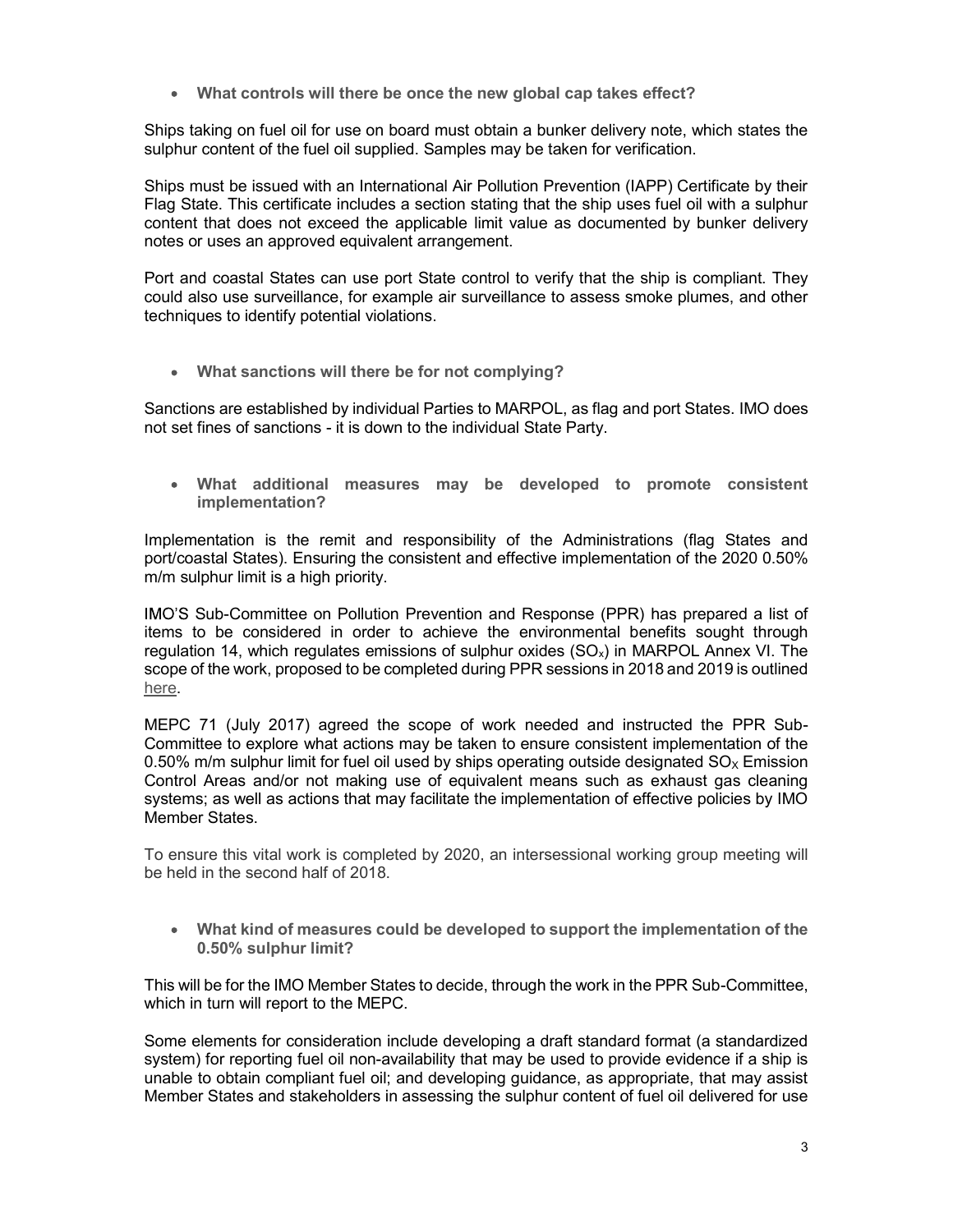on board ship, based on the consideration of mechanisms to encourage verification that fuels supplied to ships meet the specified sulphur limit as stated on the bunker delivery note. Member States - as well as NGOS in consultative status - are encouraged to submit relevant proposals and information to PPR and to the intersessional working group meeting.

What is IMO doing to ensure fuel oil availability?

Implementation is the responsibility of the Member States who are contracting Parties to MARPOL Annex VI. The decision by MEPC in October 2016 to affirm the effective date of 1 January 2020 (more than three years before entry into effect of the 0.50% limit) is intended, in part, to provide sufficient time for Member States and industry to prepare for the new requirement,

Regulation 18 of MARPOL Annex VI covers both fuel oil availability and quality.

On fuel oil availability, the regulation reguires each Party to "take all reasonable steps to promote the availability of fuel oils which comply with this Annex and inform the Organization of the availability of compliant fuel oils in its ports and terminals". Parties are also required to notify IMO when a ship has presented evidence of the non-availability of compliant fuel oil.

Notifications received where there has been evidence of non-availability of compliant fuel oil are available on the IMO Global Integrated Shipping Information System (GISIS) Module (public users can register for free to access this module): https://gisis.imo.org/Public/MARPOL6/Notifications.aspx?Reg=18.2.5.

What is IMO doing to ensure fuel oil quality?

Implementation and monitoring falls to Parties to MARPOL Annex VI. MARPOL Annex VI regulation 18.3 specifies the requirements in terms of fuel oil quality, for fuel oil for combustion purposes delivered to and used on board ships.

Notifications received where fuel oil suppliers have failed to meet the requirements are available to view on GISIS:

https://gisis.imo.org/Public/MARPOL6/Notifications.aspx?Reg=18.9.6

IMO is developing guidance on best practice for fuel oil purchasers/users and draft best practices for Member States/coastal States.

The former will be intended to assist fuel oil purchasers/users in assuring the quality of fuel oil delivered to and used on board ships, with respect to both compliance with the MARPOL requirements and the safe and efficient operation of the ship. The guidance will pertain to aspects of the fuel oil purchase up to the loading of the purchased fuel oil on board.

The best practice guidance for Member States/coastal States will be aimed at assisting Member States in carrying out their responsibilities under MARPOL Annex VI, to ensure effective implementation and enforcement of statutory requirements of that Annex, with regards to the sulphur content of fuel oil delivered for use by ships.

The draft best practice for fuel oil purchasers/users are expected to be considered at MEPC 72 (April 2018) and the draft best practice for Member States/coastal States will be considered at MEPC 73 (October 2018). Both sets of best practice guidance are aimed at assisting in the effective implementation of the Annex VI regulation on fuel oil quality.